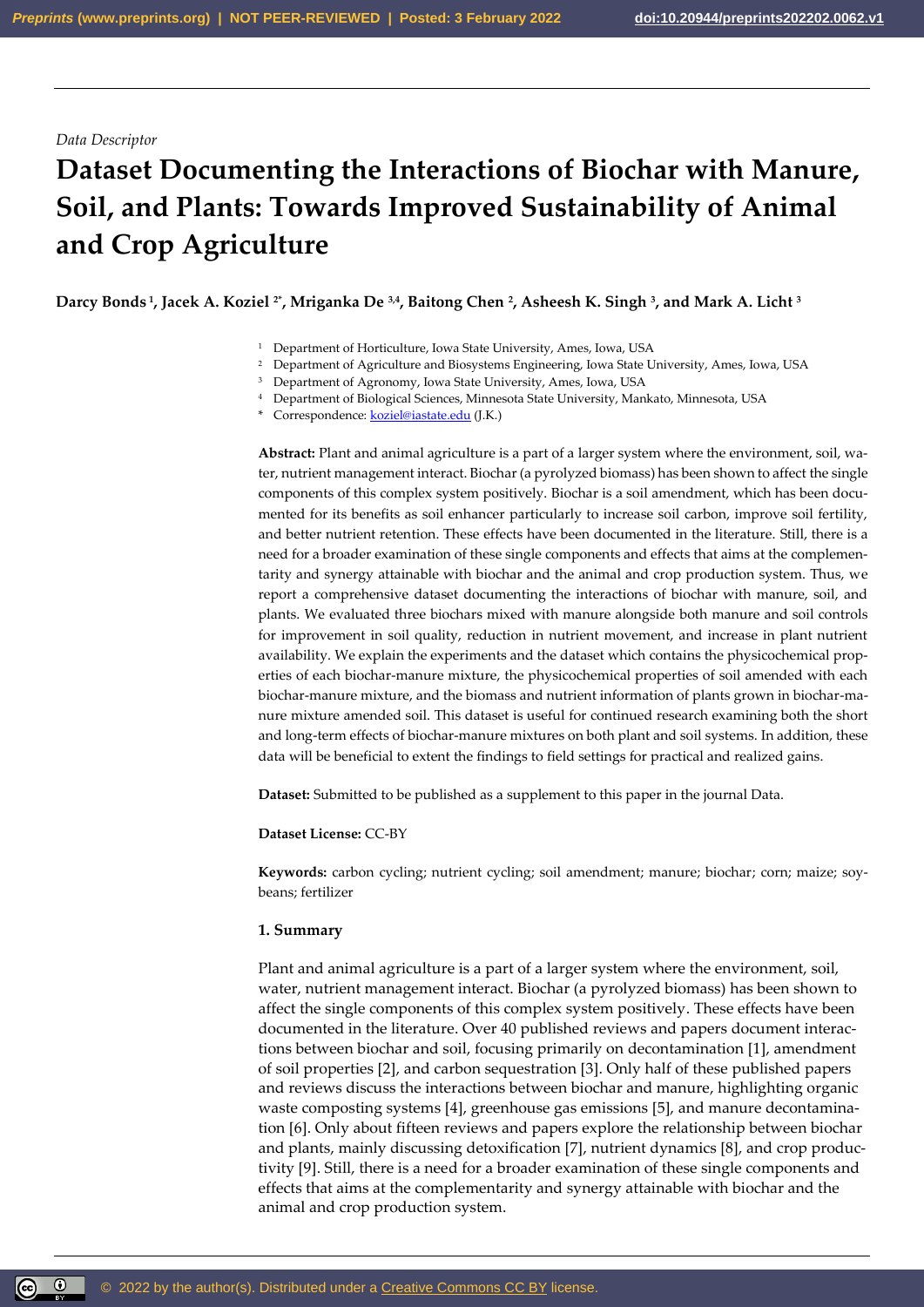Recently, we provided a more comprehensive story concerning the interactions between a system in which biochar, soil, manure, and plants are involved and interacting [10,11]. We explored the possibility of a holistic approach, i.e., using a biochar-manure mixture as fertilizer in soil-plant systems. Specifically, we focused on improving nutrient recycling, solving livestock odor problems, and crop production (Figure 1) [10,11].



**Figure 1.** Concept of sustainable animal and crop production system (redrawn after Fig.1 in [11] under CC BY License).

However, the experimental design for [10,11] contained a wider scope of environmental and agronomic data that was not included in these published works apart from some discussion of potentially beneficial trends. Thus, we are publishing this dataset so that the data not included in the published work will become available for consideration concerning these emerging trends that could improve sustainable practices in environmental, crop agriculture, and animal systems.

## **2. Data Description**

This dataset is organized as a spreadsheet with a total of six sheets (Table 1). The first sheet defines abbreviations and terms used throughout the dataset as well as a brief summary of each successive sheet. The second sheet contains the physicochemical properties of the control treatments and manure-biochar mixtures before soil application. The third sheet contains the soil physicochemical of the control and experimental treatments. The fourth sheet contains the data and calculations necessary to determine the nutrient efficiency ratio for each nutrient analyzed in corn (*Zea mays* L.)/soybean (*Glycine max* L.) biomass. The fifth sheet contains initial biomass data taken before biomass physicochemical analysis. The sixth sheet contains the amount of each macro/micronutrients found in corn/soybean biomass. In this dataset, the character 'S' denotes a sample of soil containing a soybean plant and the character 'C' denotes a sample of soil containing a corn plant.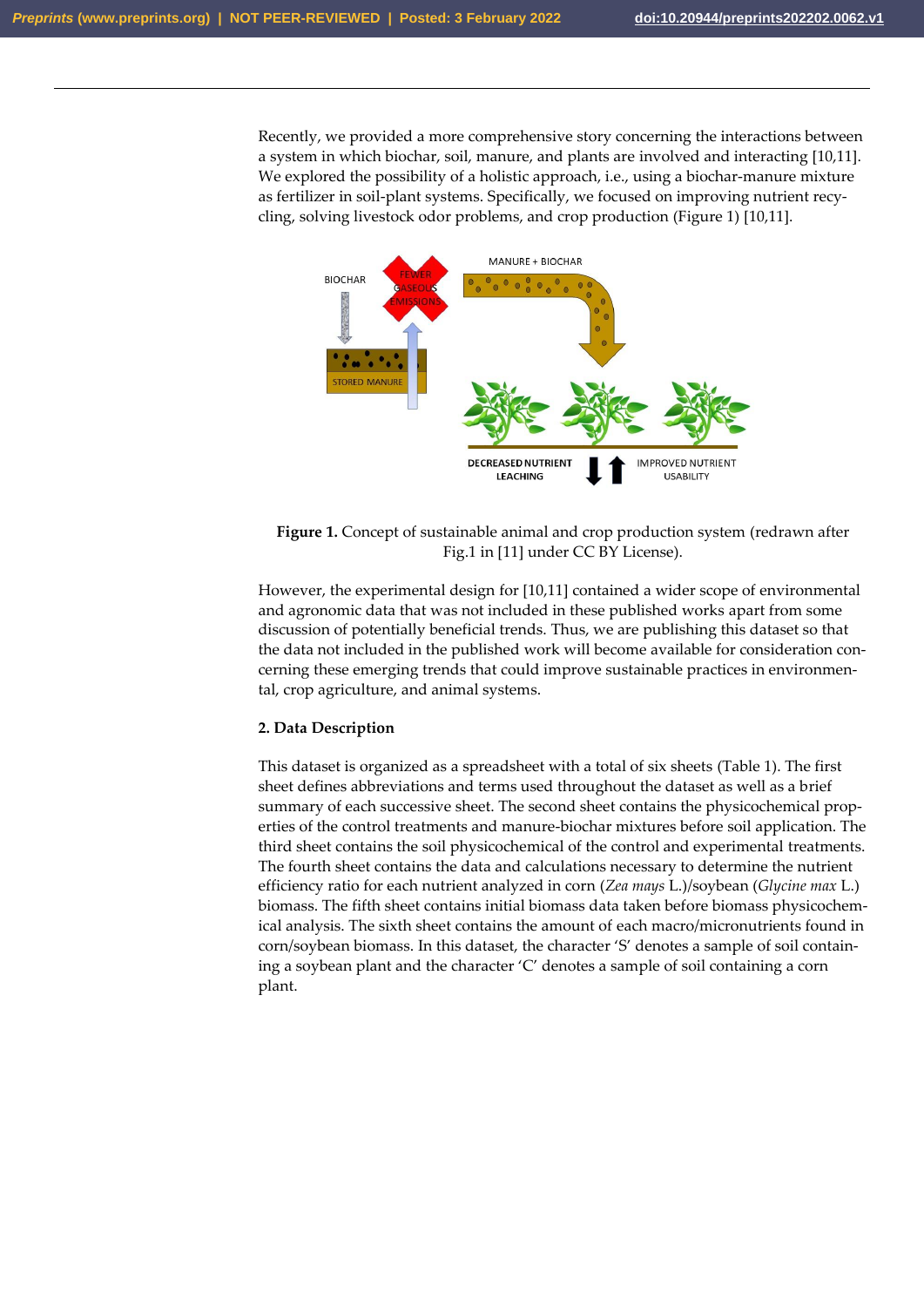| <b>Sheet Name</b>             | <b>Content Description</b>        |  |  |
|-------------------------------|-----------------------------------|--|--|
|                               | Treatment abbreviation guide      |  |  |
| READ_ME                       | Sheet navigation guide            |  |  |
|                               | Moisture content                  |  |  |
|                               | Organic matter content            |  |  |
|                               | Nitrate and ammonium content      |  |  |
| <b>Initial Treatment Data</b> | Mineral/nutrient content          |  |  |
|                               | pН                                |  |  |
|                               | Carbon/Nitrogen ratio             |  |  |
|                               | Total exchange capacity           |  |  |
| Soil Data                     | pH                                |  |  |
|                               | Organic matter content            |  |  |
|                               | Anion content                     |  |  |
|                               | Cation content                    |  |  |
|                               | Cation base saturation            |  |  |
|                               | Extractable minors                |  |  |
|                               | Nitrate and ammonium content      |  |  |
|                               | Carbon/Nitrogen profile           |  |  |
|                               | Units of yield                    |  |  |
| Nutrient Efficiency Ratio     | Units of elements in tissue       |  |  |
|                               | Nutrient efficiency ratio         |  |  |
|                               | Biomass weight                    |  |  |
|                               | Plant growth stage                |  |  |
| <b>Biomass Data</b>           | Nitrogen content                  |  |  |
|                               | Phosphorus content                |  |  |
| Plant Data                    | Nutrient content of plant biomass |  |  |

**Table 1.** Summary of content organized in 'Biochar\_Manure\_Soil\_Plant\_Interactions.xlsx' data set for Midwest soil, treatments, and plants.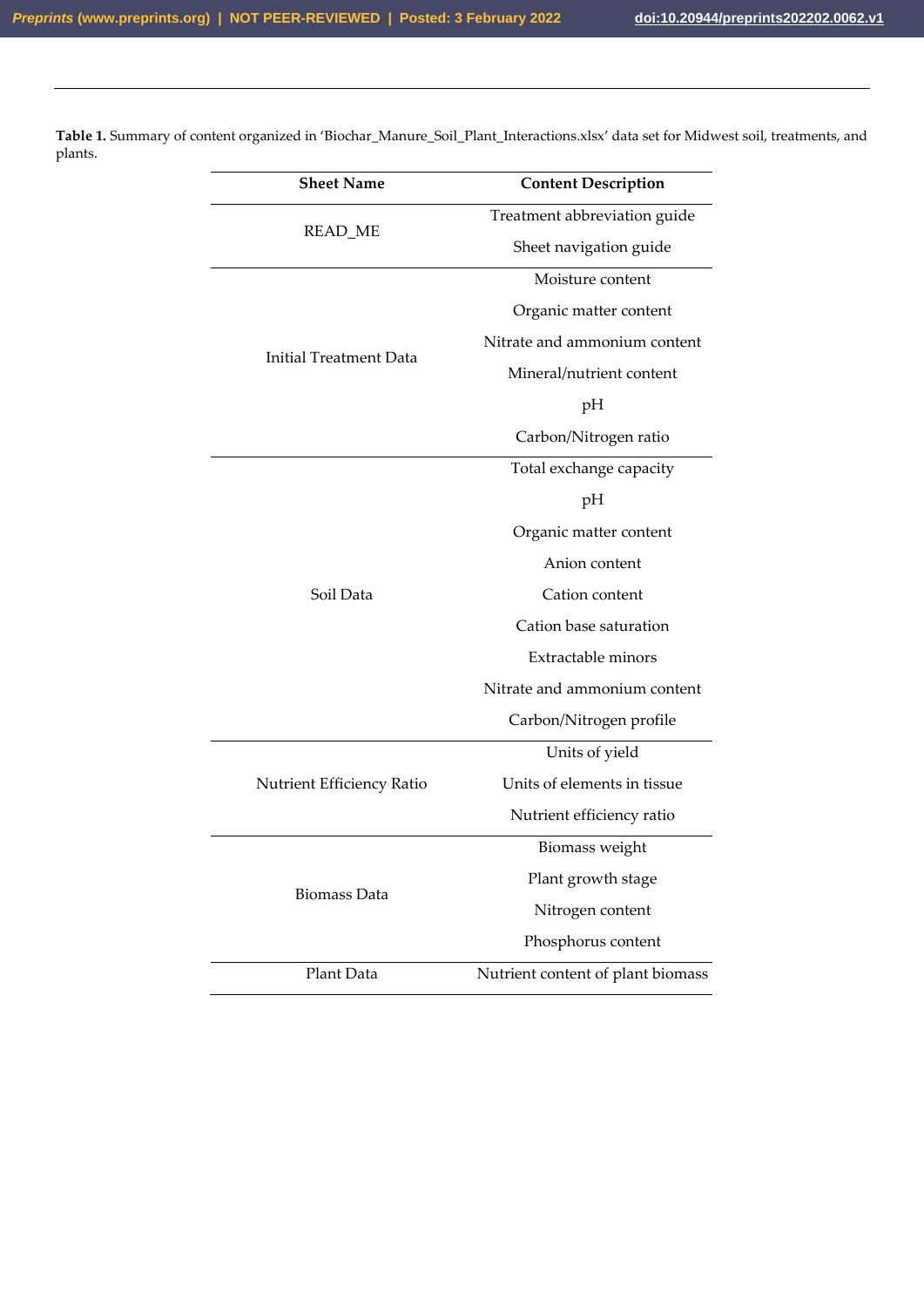#### *2.1. READ\_ME*

This sheet lists the treatment symbols and abbreviations used throughout the dataset spreadsheet (Treatment Abbreviation Guide) as well as a brief outline of the successive sheets along with method and equation citations (Sheet Guide).

| Table 2. Summary and guide of content in the 'READ_ME' sheet. |
|---------------------------------------------------------------|
|---------------------------------------------------------------|

| Content                                 | Location          |
|-----------------------------------------|-------------------|
| Experimental treatment abbreviation key | Top left textbox  |
| Greenhouse treatment abbreviation key   | Top right textbox |
| Sheet navigation guide                  | Bottom textbox    |

#### *2.2 Initial Treatment Data*

This sheet contains the physicochemical properties of manure control and tested manure-biochar mixtures, along with calculated averages and standard deviations among replicates before their use in the experiment. The properties of pure swine manure not mixed with biochar (M) are located in Columns B and C with averages and standard deviations in columns D and E. Due to a lab error, the manure control group only contains two replicates as opposed to the three replicates of the other experimental treatments. The properties of swine manure mixed with red oak biochar (MRO) are located in Columns F through H with averages and standard deviations in Columns I and J. The properties of swine manure mixed with highly alkaline porous corn stover biochar (MHAP) are located in Columns K through M with averages and standard deviations located in Columns N and O. The properties of swine manure mixed with highly alkaline porous corn stover biochar (MHAPE) engineered with iron are located in Columns P through R with averages and standard deviations located in Columns S and T.

| Physicochemical Characteristic | М                        | <b>MRO</b>       | <b>MHAP</b> | <b>MHAPE</b> |
|--------------------------------|--------------------------|------------------|-------------|--------------|
| Moisture (% wet)               | $\overline{\phantom{a}}$ | 21.1             | 57.5        | 50.9         |
| LOI Organic Matter (% wet)     |                          | 43.4             | 30.2        | 26.5         |
| $NH4$ (% wet)                  | 0.1                      | 0.01             | 0.02        | 0.5          |
| $NO3$ (% wet)                  | $\theta$                 | $\boldsymbol{0}$ | $\Omega$    | $\Omega$     |
| Mn (ppm wet)                   | 35.4                     | 62.4             | 60.9        | 261.0        |
| pH                             |                          | 9.9              | 9.7         | 7.6          |
| Carbon-Nitrogen Ratio          |                          | 46.6             | 26.4        | 12.7         |

**Table 3.** An example of the content that can be found in the 'Initial Treatment Data' sheet. More detailed information for all replicates is included in 'Biochar\_Manure\_Soil\_Plant\_Interactions.xlsx'.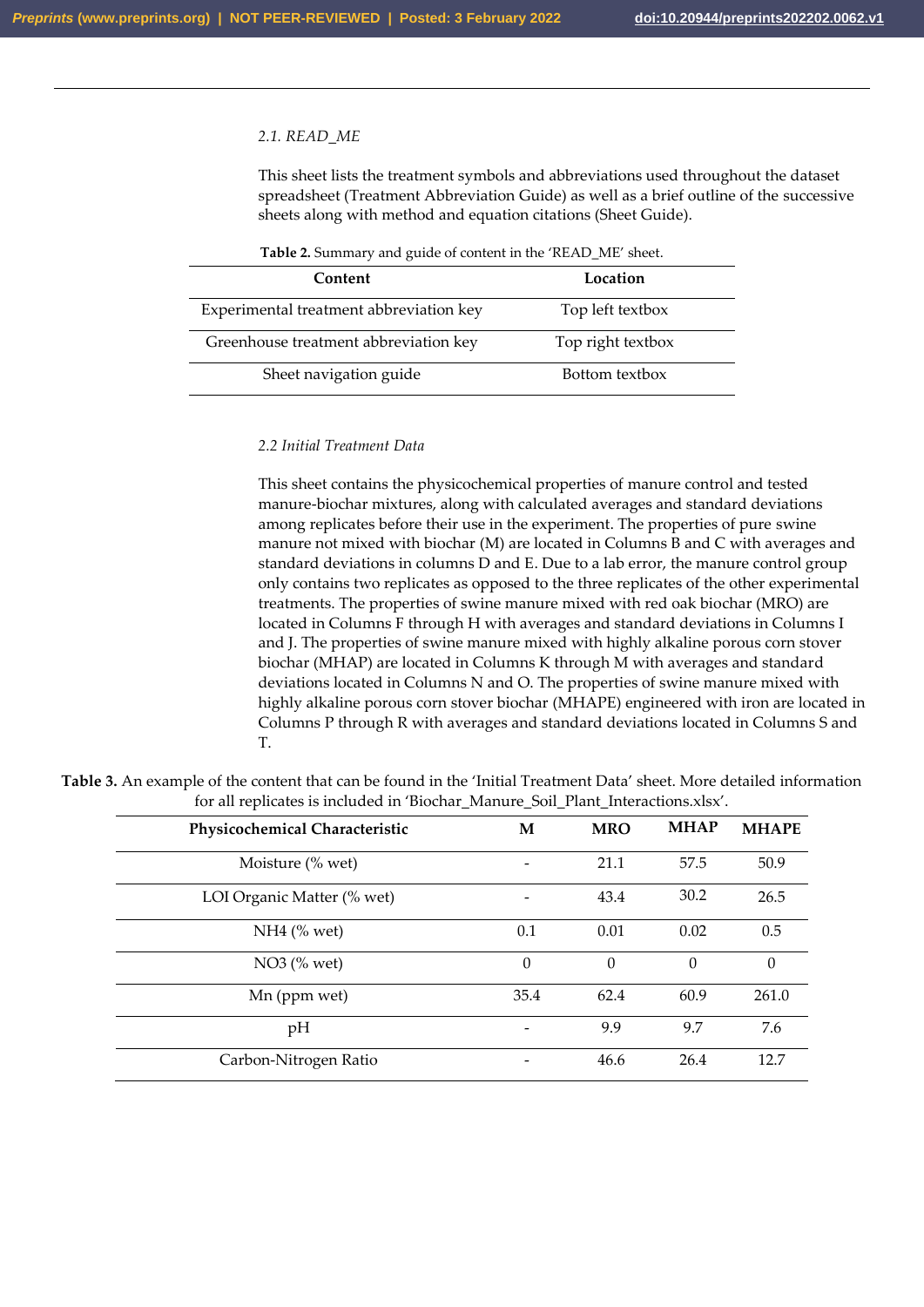#### *2.3 Soil Data*

This sheet contains the physicochemical properties along with calculated averages and standard deviations of baseline soil (Row 3), soil from soil columns (Rows 5 through 33) as well as greenhouse pots containing corn (Rows 35 through 68) and soybean (Rows 70 through 103) plants. Properties of untreated soil (SOIL) are located in Rows 11 through 15, Rows 35 through 40, and Rows 70 through 75. Properties of soil treated with swine manure and no biochar (M) are located in Rows 5 through 9, Rows 42 through 47, and Rows 77 through 82. Properties of soil treated with manure and red oak biochar (MRO) are located in Rows 17 through 21, Rows 49 through 54, and Rows 84 through 89. Properties of soil treated with manure and highly alkaline porous corn stover biochar (MHAP) are located in Rows 23 through 27, Rows 56 through 61, and Rows 91 through 96. Properties of soil treated with manure and highly alkaline porous corn stover biochar engineered with iron (MHAPE) are located in Rows 29 to 33, Rows 63 through 68, and Rows 98 through 103.

**Table 4.** An example of the content that can be found in the 'Soil Data' sheet. More detailed information for all replicates is included in 'Biochar\_Manure\_Soil\_Plant\_Interactions.xlsx'.

| Sample ID    | မ<br>U<br>Total Exchange<br>pacity | (ME/100 g) | Fф  | (%)<br>Organic Matter | (ppm)<br>Mehlich III | (mdd)<br>් | saturation)<br>්<br>base<br>$\mathfrak{S}_{\bullet}$ | (ppm)<br>$\mathbf{F}$ | (ppm)<br>$\mathop{\rm NO}\nolimits$ | Carbon-Nitrogen<br>Ratio |
|--------------|------------------------------------|------------|-----|-----------------------|----------------------|------------|------------------------------------------------------|-----------------------|-------------------------------------|--------------------------|
| Baseline     | 18.0                               |            | 7.6 | 2.8                   | 29                   | 2,296      | 63.9                                                 | 137                   | 7.1                                 | 11.1                     |
| $\mathbf{M}$ | 16.6                               |            | 7.5 | 3.2                   | 58                   | 1,994      | 60.2                                                 | 484                   | 33.7                                | 13.4                     |
| SOIL         | 17.1                               |            | 7.5 | 3.0                   | 36                   | 2,149      | 62.8                                                 | 506                   | 15.1                                | 10.8                     |
| <b>MRO</b>   | 16.7                               |            | 7.5 | 3.3                   | 51                   | 2,022      | 60.4                                                 | 459                   | 18.8                                | 11.3                     |
| <b>MHAP</b>  | 15.8                               |            | 7.5 | 3.4                   | 43                   | 1,919      | 60.8                                                 | 447                   | 22.2                                | 11.9                     |
| <b>MHAPE</b> | 16.9                               |            | 7.3 | 3.4                   | 39                   | 2,038      | 60.4                                                 | 475                   | 36.8                                | 12.6                     |

## *2.4 Nutrient Efficiency Ratio*

Nutrient efficiency ratio is found by dividing the units of yield (found in Column C), or total biomass, by the units of the element of interest found in the harvested plant tissue (found in Columns F through L). Nutrient efficiency ratios were calculated for the three manure-biochar treatments along with the two experimental controls for both corn (found in Rows 5 through 24) and soybean (found in Rows 29 through 48) trials. Individual nutrient efficiency ratios along with calculated averages and standard deviations were recorded for nitrogen (Columns N through P), phosphorus (Columns Q through S), potassium (Columns T through V), calcium (Columns W through Y), magnesium (Columns Z through AB), sulfur (Columns AC through AE), and carbon (Columns AF through AH).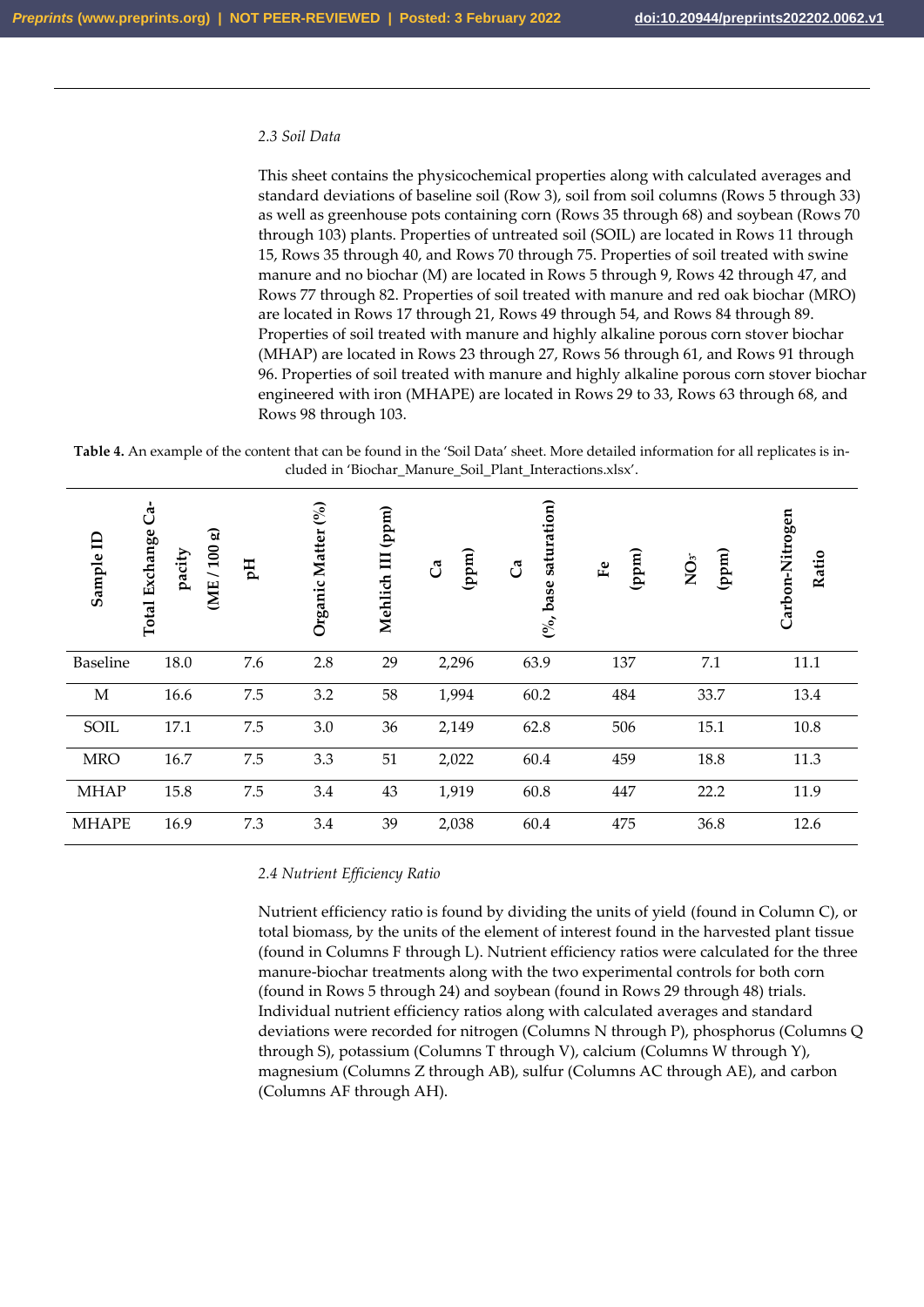| Pot ID         | Biomass (g) | N (g in tissue) | $N$ (NER) |  |
|----------------|-------------|-----------------|-----------|--|
| C1             | 3.0         | 0.06            | 47.8      |  |
| C <sub>2</sub> | 4.2         | 0.06            | 68.0      |  |
| C <sub>3</sub> | 3.4         | 0.05            | 64.9      |  |
| C <sub>4</sub> | 2.8         | 0.04            | 78.1      |  |
| S <sub>1</sub> | 1.7         | 0.06            | 29.1      |  |
| S <sub>2</sub> | 0.9         | 0.05            | 19.7      |  |
| S <sub>3</sub> | 1.0         | 0.04            | 27.0      |  |
| S <sub>4</sub> | 0.8         | 0.04            | 21.6      |  |

**Table 5.** An example of the content that can be found in the 'Nutrient Efficiency Ratio' sheet. More detailed information for all replicates is included in 'Biochar\_Manure\_Soil\_Plant\_Interactions.xlsx'.

#### *2.5 Biomass Data*

This sheet contains initial biomass data taken before corn (Columns A through K) and soybean (Columns M through R) plant nutrient analysis, including the mass of bag + biomass (Columns C and O) and biomass alone with calculated averages and standard deviations for experimental treatments and controls (Columns D through F and Columns P through R). Additional data was collected for corn plants, specifically corn plant growth stage at the time of nutrient analysis, along with calculated averages for each pot and each experimental treatment (Columns G through J) and the standard deviation of experimental treatment averages (Column K).

**Table 6.** An example of data that can be found in the 'Biomass Data' sheet. More detailed information for all replicates is included in 'Biochar\_Manure\_Soil\_Plant\_Interactions.xlsx'.

| Pot ID         | Biomass (g) | <b>Plant Growth Stage</b> |
|----------------|-------------|---------------------------|
| C1             | 3.0         | V <sub>6</sub>            |
| C <sub>2</sub> | 4.2         | V <sub>6</sub>            |
| C <sub>3</sub> | 3.4         | V <sub>6</sub>            |
| C <sub>4</sub> | 2.8         | V <sub>6</sub>            |
| S1             | 1.7         | -                         |
| S <sub>2</sub> | 0.9         | -                         |
| S <sub>3</sub> | $1.0\,$     | -                         |
| S <sub>4</sub> | 0.8         | -                         |

### *2.6 Plant Data*

This sheet contains the elemental nutrient content of analyzed biomass for all pots and all experimental treatments. Data for plants grown in untreated soil is located in Rows 4 through 9. Data for plants grown in soil treated with swine manure only is located in Rows 10 through 15. Data for plants grown in soil treated with swine manure and red oak biochar is located in Rows 16 through 21. Data for plants grown in soil treated with swine manure and highly alkaline porous corn stover biochar is located in Rows 22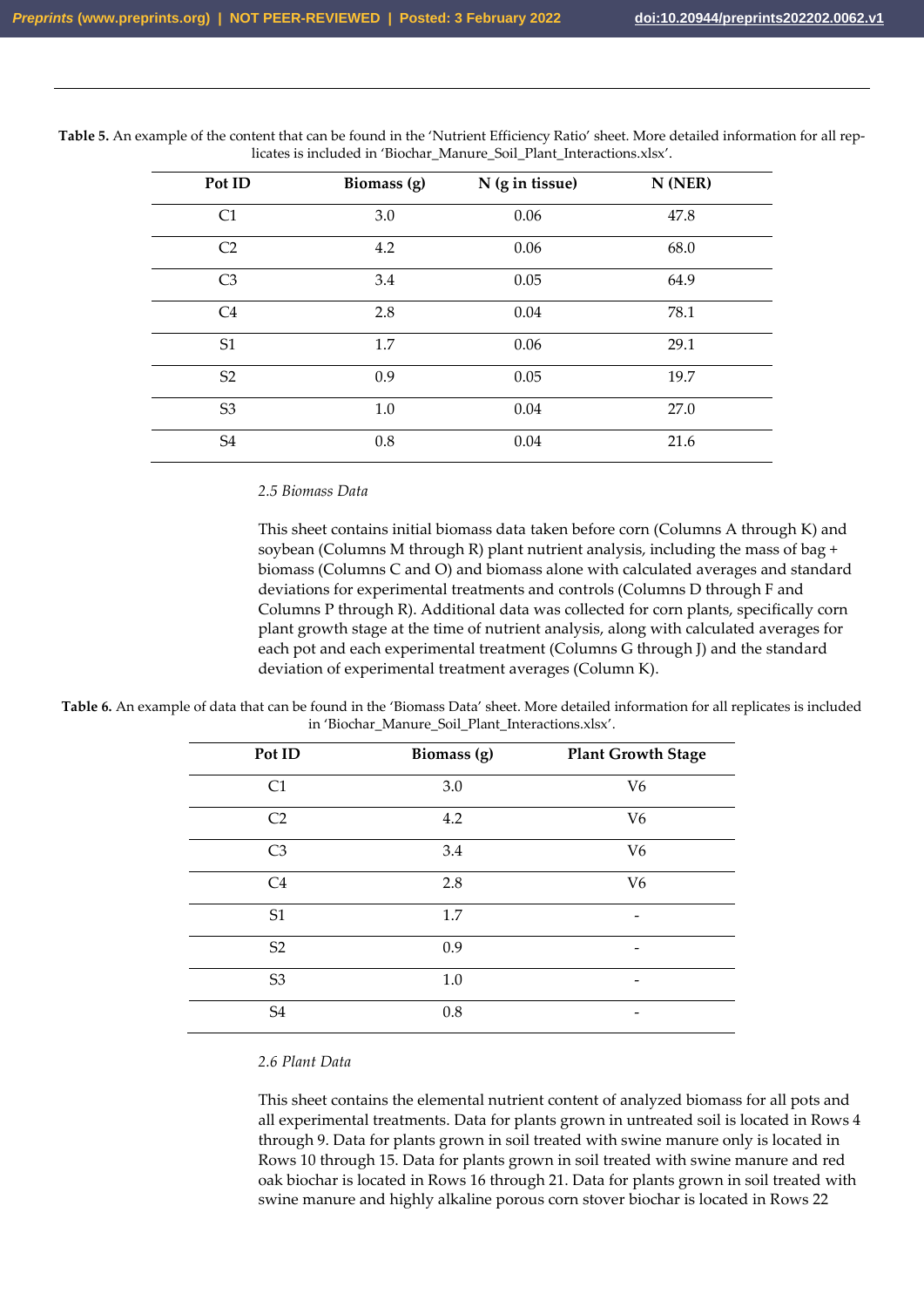through 27. Data for plants grown in soil treated with swine manure and highly alkaline porous biochar engineered with iron is located in Rows 28 through 33. Amounts of nitrogen, phosphorus, potassium, calcium, magnesium, sulfur, and carbon were recorded as percentages for both corn (Columns B through H) and soybean (Columns R through X), along with calculated treatment averages and standard deviations. Amounts of boron, iron, manganese, copper, zinc, aluminum, and sodium were recorded as parts per million for both corn (Columns I through O) and soybean (Columns Y through AE), along with treatment averages and standard deviations.

**Table 7.** An example of data that can be found in the 'Plant Data' sheet. More detailed information for all replicates is included in 'Biochar\_Manure\_Soil\_Plant\_Interactions.xlsx'.

| Pot ID         | N(%  | $P(\% )$ | $K(\%)$ | $B$ (ppm) | Fe (ppm) | $Mn$ (ppm) |
|----------------|------|----------|---------|-----------|----------|------------|
| C1             | 2.09 | 0.14     | 2.56    | 11.90     | 50.20    | 37.70      |
| C <sub>2</sub> | 1.47 | 0.13     | 2.34    | 12.40     | 47.20    | 40.80      |
| C <sub>3</sub> | 1.54 | 0.15     | 2.41    | 14.30     | 58.50    | 50.30      |
| C <sub>4</sub> | 1.28 | 0.15     | 2.41    | 15.10     | 38.90    | 41.70      |
| S <sub>1</sub> | 3.44 | 0.20     | 2.31    | 44.50     | 69.90    | 93.10      |
| S <sub>2</sub> | 5.08 | 0.30     | 2.45    | 39.70     | 77.90    | 102.00     |
| S <sub>3</sub> | 3.70 | 0.25     | 2.51    | 38.90     | 62.50    | 89.10      |
| S <sub>4</sub> | 4.62 | 0.32     | 2.49    | 39.30     | 72.80    | 107.00     |

## **3. Methods**

The first part of this experiment concerned a soil column study investigating interactions between biochar, manure, and soil. A more detailed account of the experimental methods for this investigation can be found in [10]. Briefly, the mixture of biochar and manure moisture, total C, total N, organic matter, NO<sub>3</sub>-N, NH4-N, plant-available P/K/other nutrients were analyzed by standard methods [12-20].

As shown in Figure 2, a soil column was filled for each experimental replicate containing a soil control, manure control, or biochar-manure mixture evaluated in the experiment. Soil columns were leached periodically over a period of thirty days. Leachate was collected in sample jars, stored and analyzed for physicochemical properties along with the soil.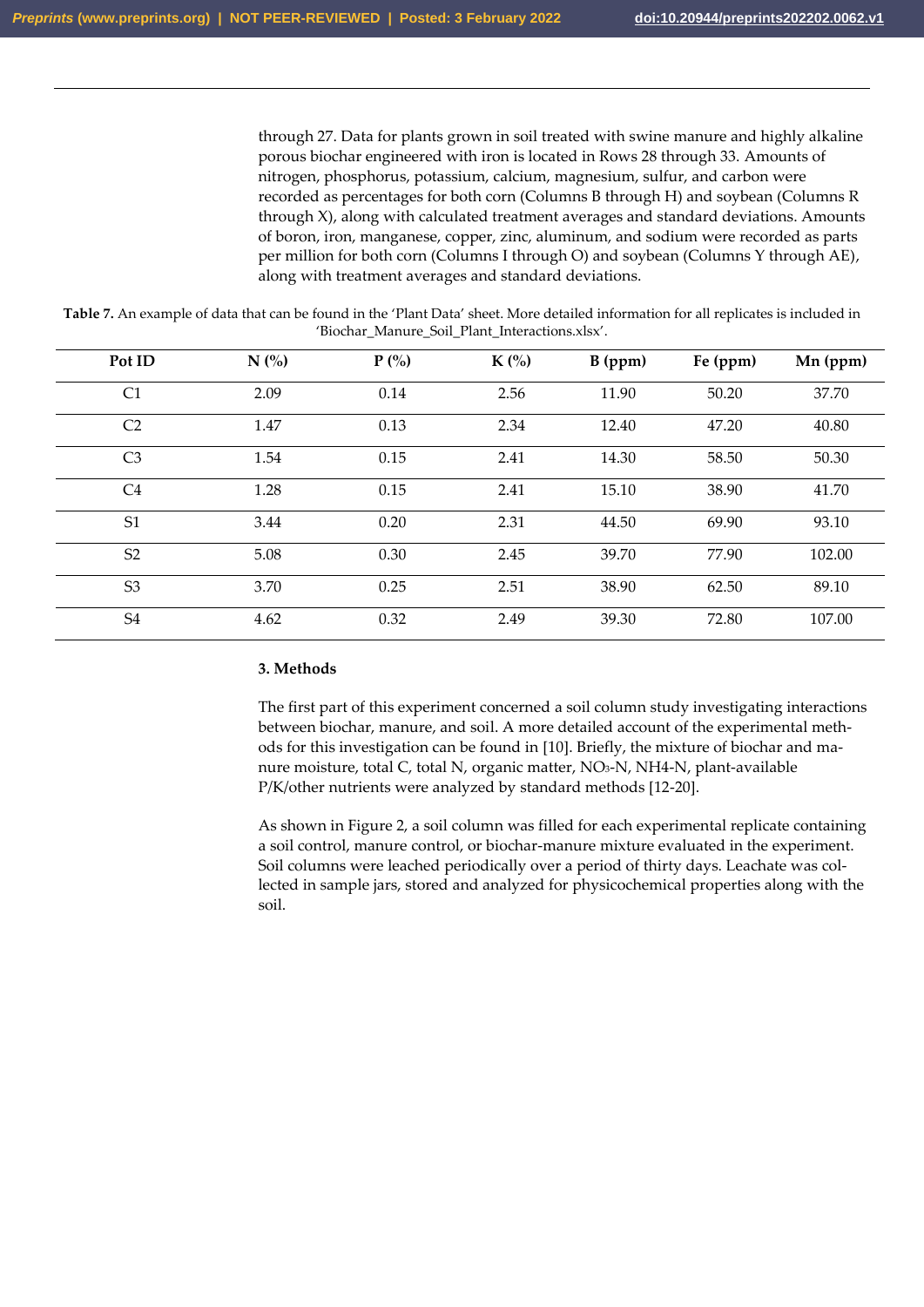

**Figure 2.** Concept diagram illustrating the design of the experiment published in [10]. Baseline soil, soil with manure added, and soil with a biochar-manure mixture added were leached and analyzed for various physicochemical properties.

The second part of this experiment involved a greenhouse study exploring the interactions between biochar, manure, soil, and corn and soybean plants. A more detailed account of the experimental methods for this investigation can be found in [11]. Briefly, the plant growth stage for corn and soybean maturity was determined by standard methods [21,22].

Four replicates of each control and biochar-manure mixture investigated were used to grow both corn and soybean plants. Plants were watered with deionized water every other day over a period of nine weeks. Plant biomass was then harvested, dried, and analyzed for nutrient content, nutrient use efficiency, and other physicochemical properties. Soil was also analyzed for physicochemical properties with standard methods [12- 20].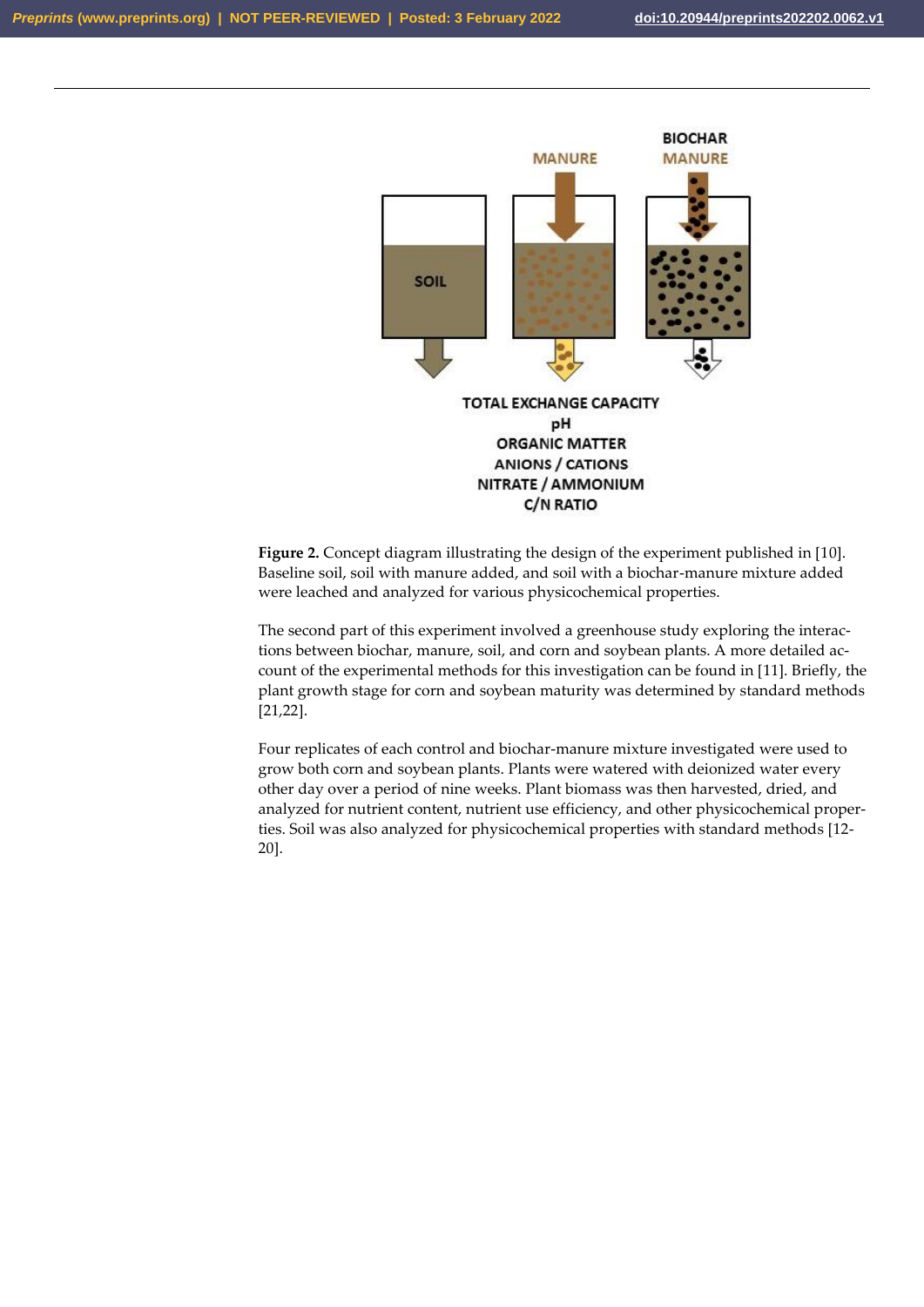

**Figure 3**. Concept diagram illustrating the design of the experiment [11]. Corn and soybeans were grown in soil (baseline; control), soil with manure added, and soil with a biochar-manure mixture added. Physicochemical properties of both plant biomass and soil were analyzed.

#### **4. User Notes**

The attached spreadsheet (Biochar\_Manure\_Soil\_Plant\_Interactions.xlsx) contains a wellorganized data set. The first sheet (READ\_ME) contains detailed instructions on how to use and navigate the data set.

**Supplementary Materials:** The following are available online at [www.mdpi.com/xxx/s1](http://www.mdpi.com/xxx/s1), i.e., 'Biochar\_Manure\_Soil\_Plant\_Interactions.xlsx'.

**Author Contributions:** Conceptualization, D.B., J.K.; software, D.B.; validation, D.B., J.K.; resources, D.B., J.K.; data curation, D.B., J.K.; writing—original draft preparation, D.B.; writing—review and editing, D.B., J.K., B.C., A.S., M.D. and M.L.; visualization, D.B., J.K.; supervision, J.K.; project administration, J.K.; funding acquisition, J.K., A.S., M.L. All authors have read and agreed to the published version of the manuscript.

**Funding:** The authors are thankful to the Leopold Center for Sustainable Agriculture for 'Improving sustainability of Iowa agriculture: synergy between improved nutrient recycling, solving livestock odor problems, and crop production' grant #LCSA-AES-Koziel-2020-2. Partial funding came from Iowa State University's Freshmen Honors Program (Darcy Bonds) and the Iowa Agriculture and Home Economics Experiment Station: project number IOW05556 (Future Challenges in Animal Production Systems: Seeking Solutions through Focused Facilitation, sponsored by Hatch Act and State of Iowa funds; Jacek Koziel).

**Data Availability Statement:** Data is contained within the article and Supplementary Material.

**Acknowledgments:** The authors of this data descriptor would like to acknowledge Dr. Chumki Banik (ABE, ISU) for her leadership throughout the two published experiments from which this data was obtained. We are thankful to Dr. David Laird (Department of Agronomy, ISU) for initial consultations about the experiment and Qinglong Tian (Department of Statistics, ISU) for his help with the statistical model. The authors also thank Wyatt Murphy from the Department of Agricultural and Biosystems Engineering, Iowa State University (ABE, ISU) for building the column leachate setup; Peiyang Li and Samuel C. O'Brien (ABE, ISU) for their help with soil sampling, and Zhanibek Meirrkhanuly (ABE, ISU) for the outsourcing of biochar.

**Conflicts of Interest:** The authors declare no conflict of interest. The funders had no role in the design of the study; in the collection, analyses, or interpretation of data; in the writing of the manuscript, or in the decision to publish the results.